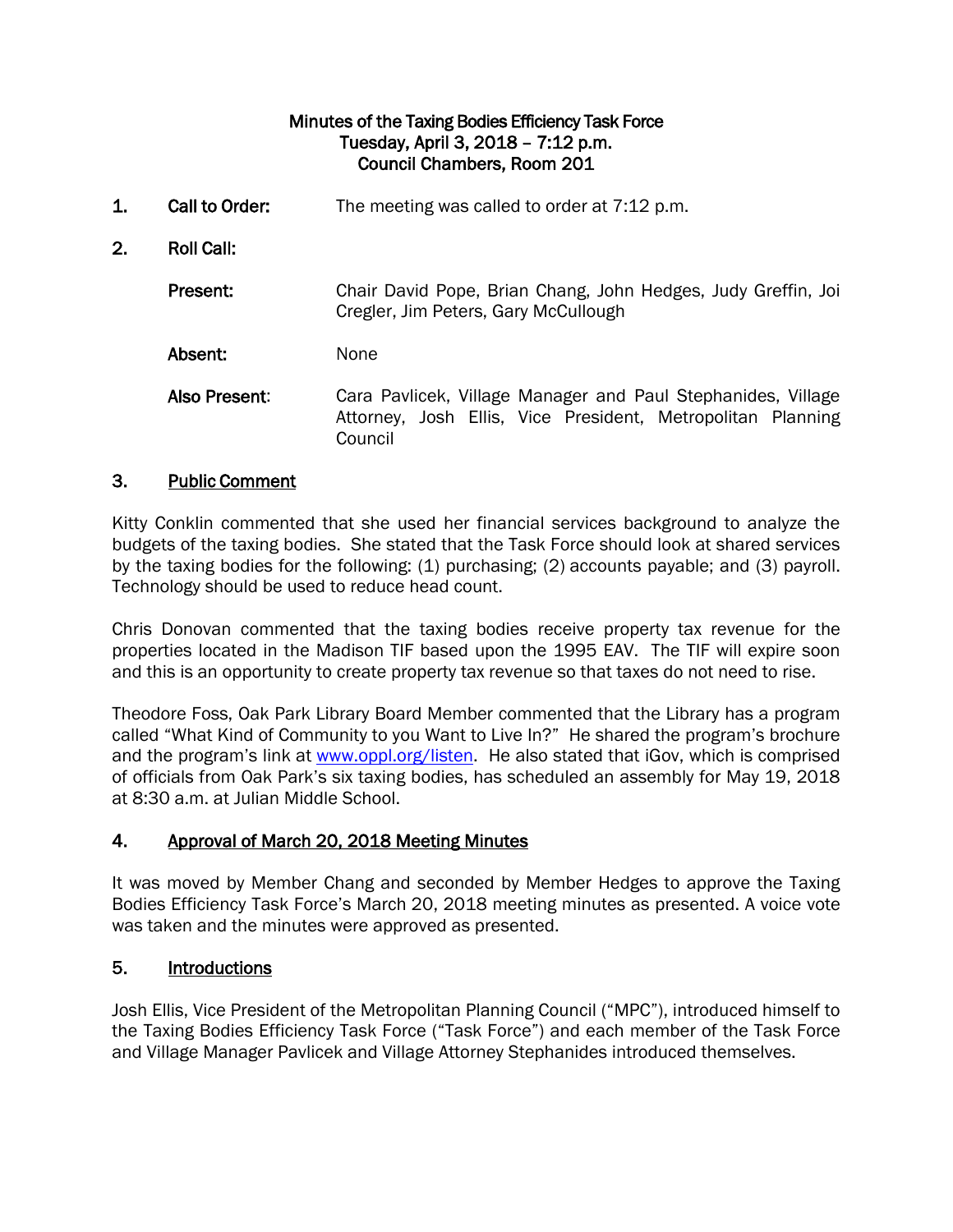## 6. Task Force Framework and Work Plan

### a. Introduction to Metropolitan Planning Council

Josh Ellis provided background regarding the MPC. MPC is an 85 year old not-for-profit civic organization. MPC's expertise is in government effectiveness and government efficiency and provides services throughout the region. MPC provided services to a group called Transform Illinois, which was led DuPage County Board Chairman Dan Cronin, which also looked at governmental efficiencies similar to the Task Force's mission. MPC is not being paid by the Village for the services it proposes to provide for the Task Force.

MPC proposes to provide research on comparative costs with a focus on maintaining or improving current levels of service for residents and taxpayers. This can include consolidation of services, consolidation of governments, and paying for services by means other than property taxes. MPC proposes to conduct targeted interviews of members of the community who have displayed an interest in the matters before the Task Force, interviews of Task Force members themselves, and leaders of the taxing bodies. Mr. Ellis also stated that a similar task force was formed in Sangamon County, Illinois called the Sangamon County Efficiency Commission and that Commission's work can be reviewed by the Task Force.

Member Peters presented a graph of the taxing bodies' property tax levy verses inflation. A general discussion was had pursuant to the graph.

# b. Framework and mission of Task Force

Chair Pope provided a handout that organized the Task Force's options under "Possible Outcome Groupings." The second page of the handout lists areas of potential efficiency. He asked Task Force members to provide ideas for ways to achieve efficiency on the last page of the handout.

### c. Activities and preliminary work plan for Task Force

The Task Force engaged in a discussion on recommendations to be provided at future meetings pursuant to the handout set forth above. It was agreed that the Task Force should focus on recommendations that have the most impact.

# 7. Sources of Public Input

The Task Force will send letters to the chief elected officials and appointed officials of the taxing bodies inviting them to provide their input in written form. It was also proposed to have informal meetings with other taxing bodies. The Village will have a comments and suggestions section on its website for the community's input concerning the Task Force. It can also solicit ideas using the Village's Facebook page. MPC proposes to formulate a standardized set of questions for responses from individuals and community groups pursuant to the suggested informal meetings and it would prepare a report regarding those discussions. Manager Pavlicek will provide a list of Village neighborhood organizations.